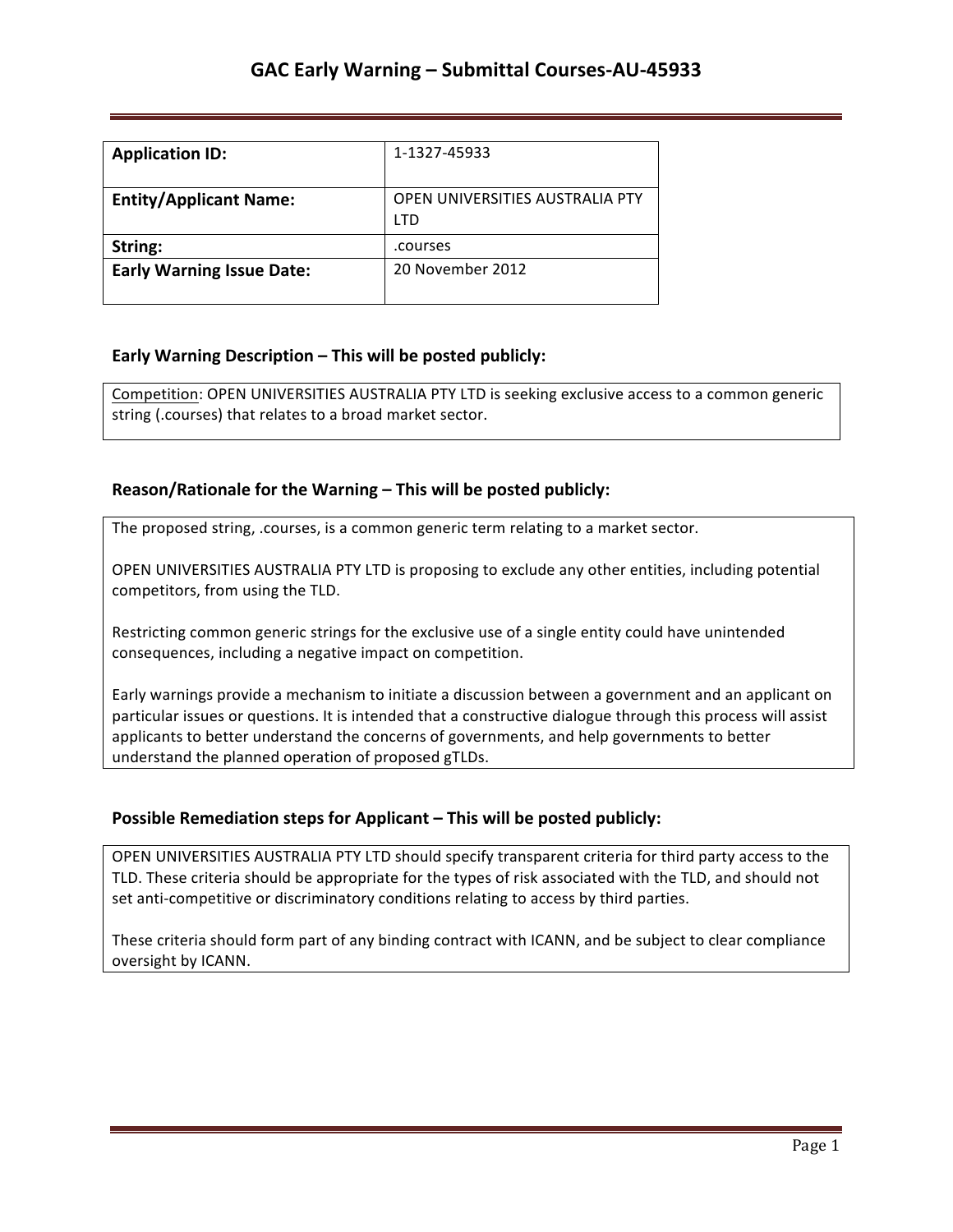## **Further Notes from GAC Member(s) (Optional) – This will be posted publicly:**

This Early Warning is from the Department of Broadband, Communications and the Digital Economy (DBCDE), on behalf of the Australian Government. In the first instance, communications and responses to this early warning should be emailed to gacearlywarning@gac.icann.org, with the text "Australian EW" and the application ID in the subject field.

# **INFORMATION FOR APPLICANTS**

# **About GAC Early Warning**

The GAC Early Warning is a notice only. It is not a formal objection, nor does it directly lead to a process that can result in rejection of the application. However, a GAC Early Warning should be taken seriously as it raises the likelihood that the application could be the subject of GAC Advice on New gTLDs or of a formal objection at a later stage in the process. Refer to section 1.1.2.4 of the Applicant Guidebook (http://newgtlds.icann.org/en/applicants/agb) for more information on GAC Early Warning.

## **Instructions if you receive the Early Warning**

**ICANN** strongly encourages you work with relevant parties as soon as possible to address the concerns voiced in the GAC Early Warning.

### **Asking questions about your GAC Early Warning**

If you have questions or need clarification about your GAC Early Warning, please contact gacearlywarning@gac.icann.org. As highlighted above, ICANN strongly encourages you to contact gacearlywarning@gac.icann.org as soon as practicable regarding the issues identified in the Early Warning. 

### **Continuing with your application**

If you choose to continue with the application, then the "Applicant's Response" section below should be completed. In this section, you should notify the GAC of intended actions, including the expected completion date. This completed form should then be sent to gacearlywarning@gac.icann.org. If your remediation steps involve submitting requests for changes to your application, see the change request process at http://newgtlds.icann.org/en/applicants/customer-service/change-requests.

In the absence of a response, ICANN will continue to process the application as submitted.

### **Withdrawing your application**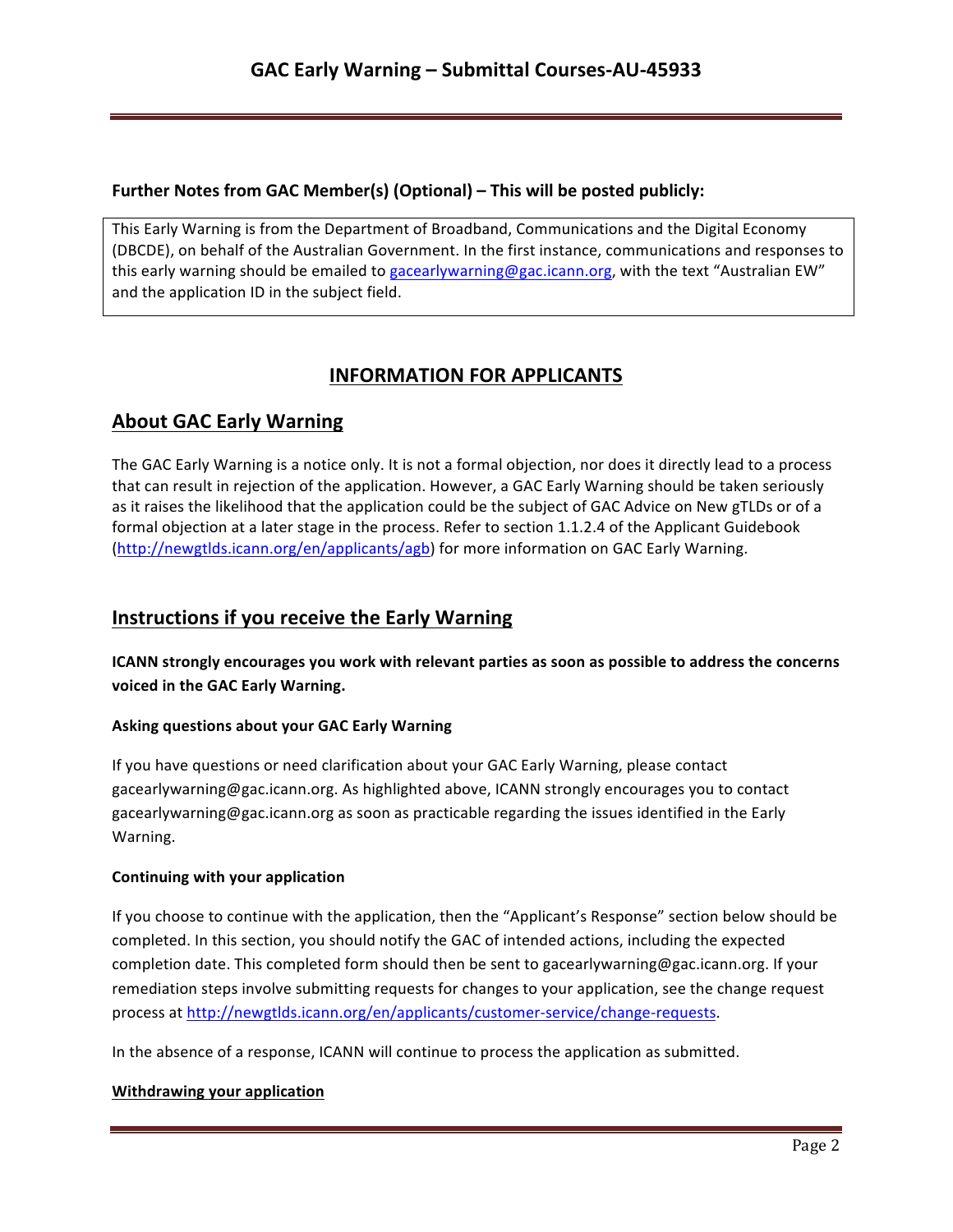# **GAC Early Warning – Submittal Courses-AU-45933**

If you choose to withdraw your application within the 21-day window to be eligible for a refund of 80% of the evaluation fee (USD 148,000), please follow the withdrawal process published at http://newgtlds.icann.org/en/applicants/customer-service/withdrawal-refund. Note that an application can still be withdrawn after the 21-day time period; however, the available refund amount is reduced. See section 1.5 of the Applicant Guidebook.

For questions please contact: **gacearlywarning@gac.icann.org** 

## **Applicant Response:**